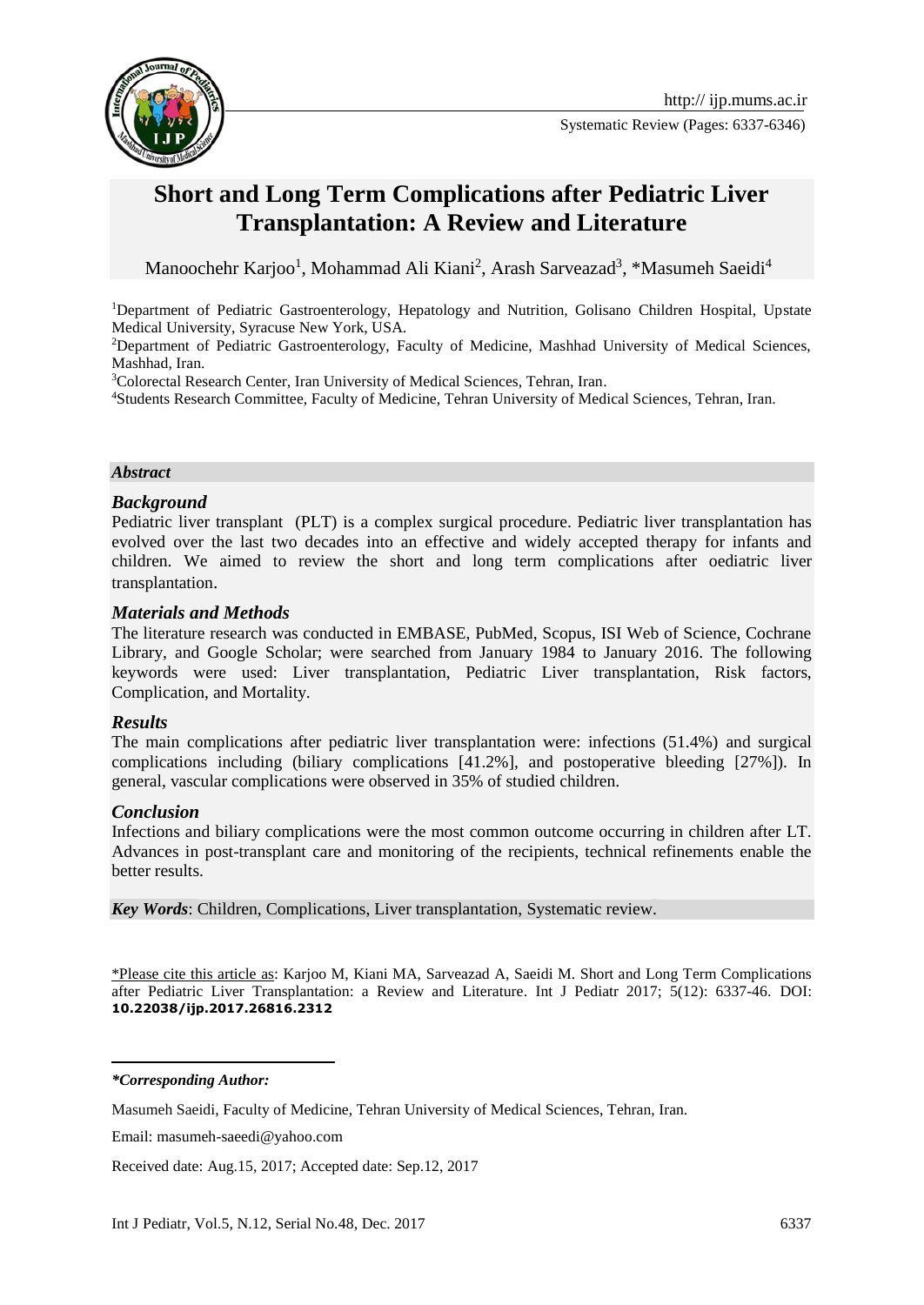#### **1- INTRODUCTION**

 The first human liver transplant was performed in 1963 by a surgical team led by Dr. Thomas Starzl of Denver, Colorado, United States. Dr. Starzl performed several additional transplants over a few years till the first short-term success was achieved in 1967 with oneyear survival post transplantation. Despite the development of viable surgical techniques, liver transplantation remained experimental through the 1970s, with one year patient survival in the vicinity of 25%. The introduction of cyclosporin by Sir Roy Calne, Professor of Surgery Cambridge, markedly improved patient outcomes, and the 1980s was recognition of liver transplantation as a standard clinical treatment for both adult and pediatric patients with appropriate indications. Liver transplantation is now performed at over one hundred centers in the US, as well as numerous centers in Europe and elsewhere. One-year patient survival is 80–85%, and outcomes continue to improve, although liver transplantation remains a formidable procedure with frequent complications. The supply of liver allografts from nonliving donors is far short of the number of potential recipients, a reality that has spurred the development of living donor liver transplantation. The first altruistic living liver donation in Britain was performed in December 2012 at St James University Hospital Leeds (1-3).

#### **MATERIALS AND METHODS**

#### **2-1. Method**

 The following databases were searched for relevant papers and reports: Medline, Cinahl, Embase, Cochrane Collection, Pubmed, ISI Web of Knowledge, and Google Scholar. Key references from extracted papers were also hand-searched. These searches focused upon papers published between Jan 1984 and Jan 2016. Terms to evaluate the texts and websites, the singular or combination forms of the following keywords were used to search for the relevant literature: "Liver transplantation", "Risk factors", "Pediatric liver transplantation", "Complication", and "Mortality" and equivalent Persian words using bulletin index such as AND, OR. Included were: all Persian and English articles which have the mentioned keywords in the title and abstract and related to the purpose of the research, published between Jan 1984 to Jan 2016. Articles with incomplete data, and also from other languages were excluded. In the initial review, 301 articles were found Of the collected articles, 288 documents were excluded in several steps by processes of article selection. A total of 13 studies were ultimately included in this review. The procedure of the search and selection of studies is appeared in **Figure.1.**



**Fig.1**: Flowchart of selection of studies.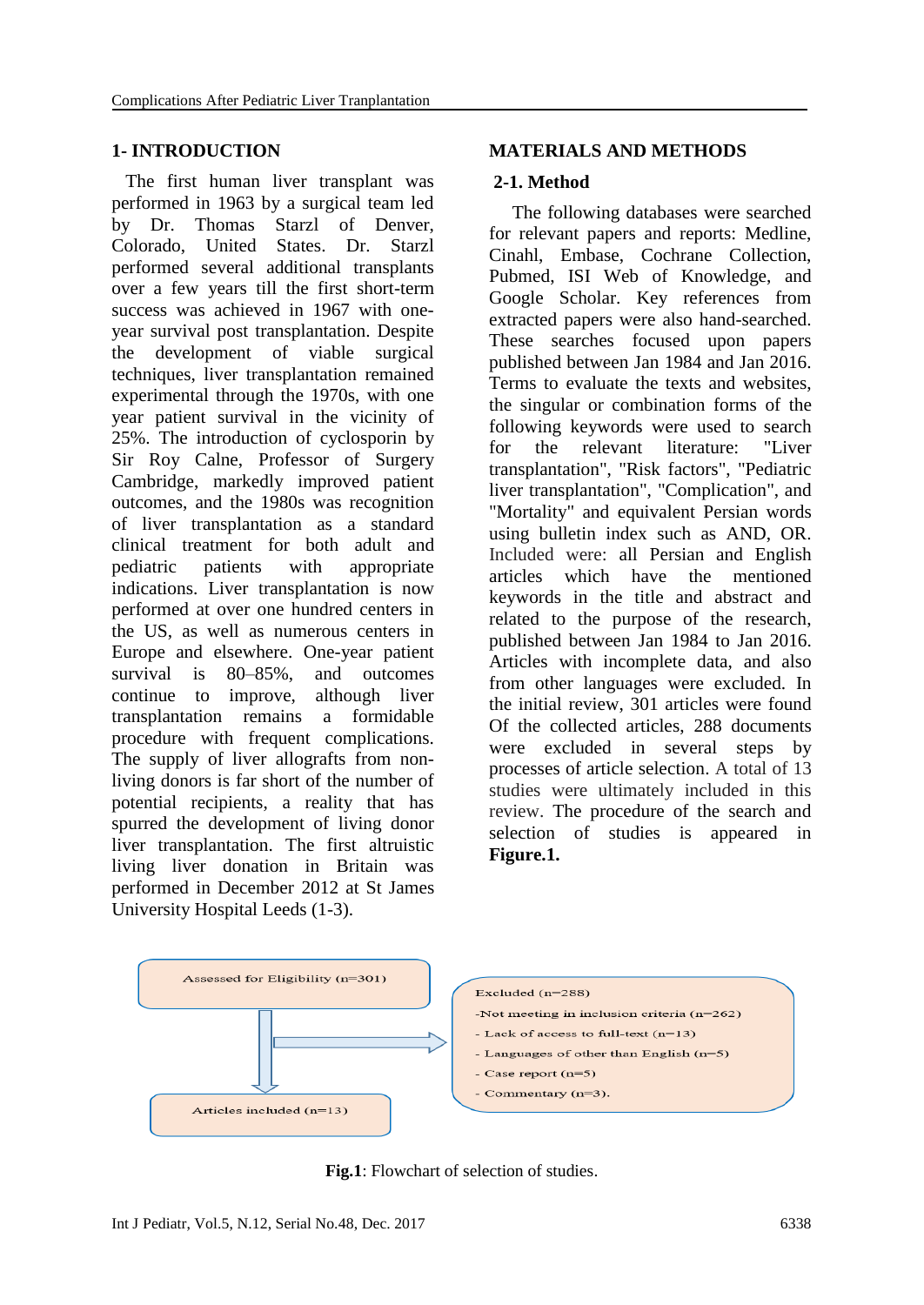# **3- RESULTS**

 During the 32-yr period between Jan 1984 and Jan 2016, we compared the complications of pediatric liver transplantation at different eras. **Table.1** *(Please see the table at the end of paper)*, shows the general characteristics of the included studies. In terms of study sample size, three studies (27.07%) evaluated less than 100 patients and other studies (76.9%) assessed more than 100 patients. One study was a case control and others were retrospective review. Unfortunately, there are few studies with substantial numbers of patients that identify outcomes predictors. However the early recognition and correction of post-transplant complication improves graft and patient survival. The majority of complications and deaths occur within the first three months. Some of common complications after liver transplant include:

#### **3-1. Complications after liver transplant, collected from review of literatures (17)**

# **3-1-1. Bleeding**

Poor graft function, coagulopathy, imperfect hemostasis, or slippage of a tie can result in postoperative bleeding that requires re-exploration. Postoperative bleeding is reported in 8.5% of patients (9). Even if easily controlled, postoperative bleeding leads to increased cost, morbidity, and mortality.

# **3-1-2. Biliary complications**

Biliary leak and stricture are the most common technical complications occurring in 22% to 47.3% of children (5, 12). Biliary drainage is re-established by bile duct to bile duct anastomosis, or more commonly hepaticojejunostomy.

### **3-1-3. Rejection**

About 25% of patients develop at least one episode of acute rejection in the first weeks after liver transplantation (9, 14). A liver biopsy is required to confirm rejection. Acute rejection is characterized by the histological triad of endothelialitis, portal triad lymphocyte infiltration with bile duct injury, and hepatic parenchymal cell damage.

# **3-1-4. Infections**

Immunosuppressive medications interfere with a patient's natural immunity; therefore, the patient will be more susceptible to infections after transplant surgery. Infections were the most common complications occurring in 28–51.4% of children (6, 9). Wound infection and superficial wound dehiscence occurred in (2.1%) and (28%) cases respectively. The most frequent source of infection was bacteremia (53%), lungs (24%), and abdomen (22%). The most frequent pathogens were bacteria (79%), candida (18%), and viruses (8%) (6).

# **3-1-5. Liver failure**

Liver failure is a medical term meaning that the transplanted organ is not working properly. It's one of the most serious complications of a liver transplant and occurs in around one in 11.1% to 18% of children (11, 16). The most common cause is a disruption to the blood supply to the transplanted liver, caused by blood clots (thrombosis). Graft failure can develop suddenly, or slowly over a longer period of time. Symptoms can include jaundice, fluid retention (oedema), mental changes and a swollen abdomen.

### **3-1-6. Vascular occlusions**

In general, vascular complications in 11.4 to 35% of children who have had a liver transplant, was observed (9, 11).

### **3-1-7. Hepatic artery thrombosis**

Thrombosis of the hepatic artery is the most common vascular occlusion, especially for living donor transplants, in which anastomosis is performed between smaller arteries. That is a major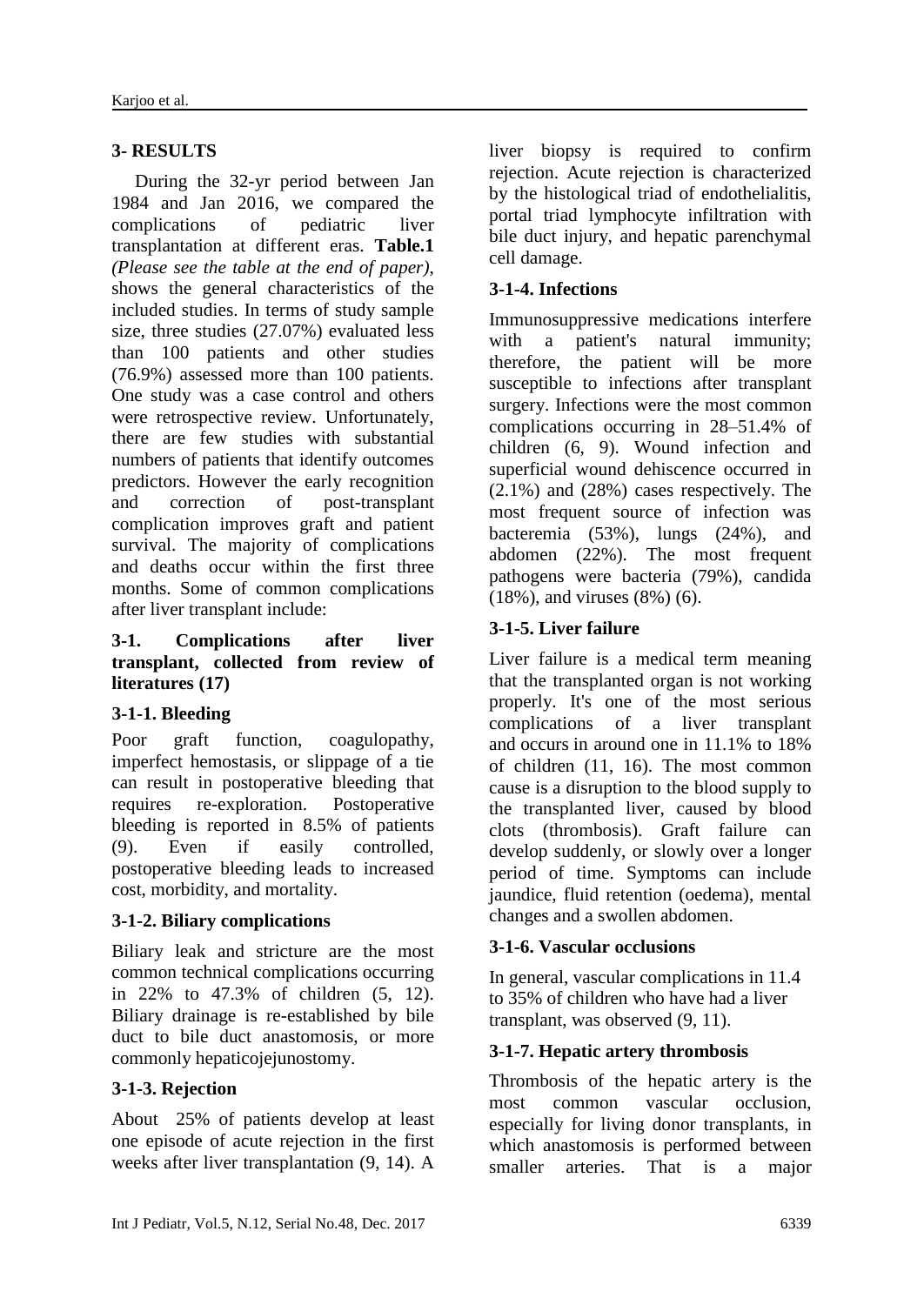complication, which often leads to graft loss. The incidence varies (1.03%–12%) depending on the type of graft, being less common in cut down livers (10, 12). Causes include poor surgical technique or kinking of the artery, endothelial injury (poor handling during retrieval or implantation), increased coagulability, or liver swelling during acute rejection. Factors such as high haematocrit and raised blood viscosity, arterial hypotension, infection, or perfusion injury predispose to thrombosis. Early recognition and immediate surgical revascularisation may salvage the graft.

### **3-1-8. Portal vein thrombosis**

Portal vein thrombosis (PVT) occurs in approximately 3.2% to 9.8% of transplants, particularly in small children with hypoplastic portal veins (12, 15). Late portal vein complications present with signs of portal hypertension such as variceal haemorrhage or splenomegaly. The underlying cause may be technical, but on occasions remodelling of a "cut down" liver causes stretching of the portal vein.

### **3-1-9. Renal Function**

CNIs, the principal immunosuppressive medications, used to prevent graft rejection, contribute to de novo acute and chronic posttransplant renal dysfunction. In children, the prevalence is not as well defined because serum creatinine is not a reliable measure of renal function and only a few studies have directly measured the glomerular filtration rate (GFR). Campbell et al. reported that renal dysfunction was present in 32% of children (13).

### **3-1-10. Other complications include**

Incisional hernia and diaphragmatic hernia reported by others in 0.7% and 1.1%, respectively (4), while bowel obstruction and perforation were seen in 3.2% and 2.5% of cases (4). The results of Berrocal et al. (12) showed that organ transplant recipients are at risk for PTLD. Arnon et al. (16) reported the metabolic disease and neonatal hepatitis occurred in (10.9%) and (7.5%) of cases, respectively. Wisniewski et al. (7) showed that 8.5% of children after LT were diagnosed with FA and/or EGID. Shroff et al. (8) reported food allergy symptoms in 6% of children after LT with confirmatory specific IgE testing in 4%. Atopic disease was present in (14.2%) of patients. Food allergy and atopic skin disease symptoms were present in 40% and 56% of cases, respectively. Asthma, allergic rhinitis, or both were found in 66% of cases. Varela et al. (14) reported posttransplant lymphoproliferative disorders in (5.7%) of children after LT.

### **4- DISCUSSION**

### **4-1. Liver tranplatation**

 Liver transplant is a last resort treatment measure that can help save patient's life when the liver no longer works. Also called a liver or hepatic transplantation, the treatment involves the surgical removal of the entire organ. It is then replaced with a healthy donor liver. Having a healthy liver is essential to longevity because the liver is responsible for nutrient distribution and toxin removal in the body (18, 19).

This preocedure is a treatment, used in appropriately selected patients, for acute and chronic liver failure due to any cause. It is not indicated if an acceptable alternative is available or if contraindications are present (eg, some cases of malignancy, terminal conditions, poor expected quality of outcome).

Pediatric patients account for about 12.5% of liver transplant recipients. When a pediatric patient is likely to require a liver transplant, the medical management is generally divided into pretransplant and posttransplant periods, with the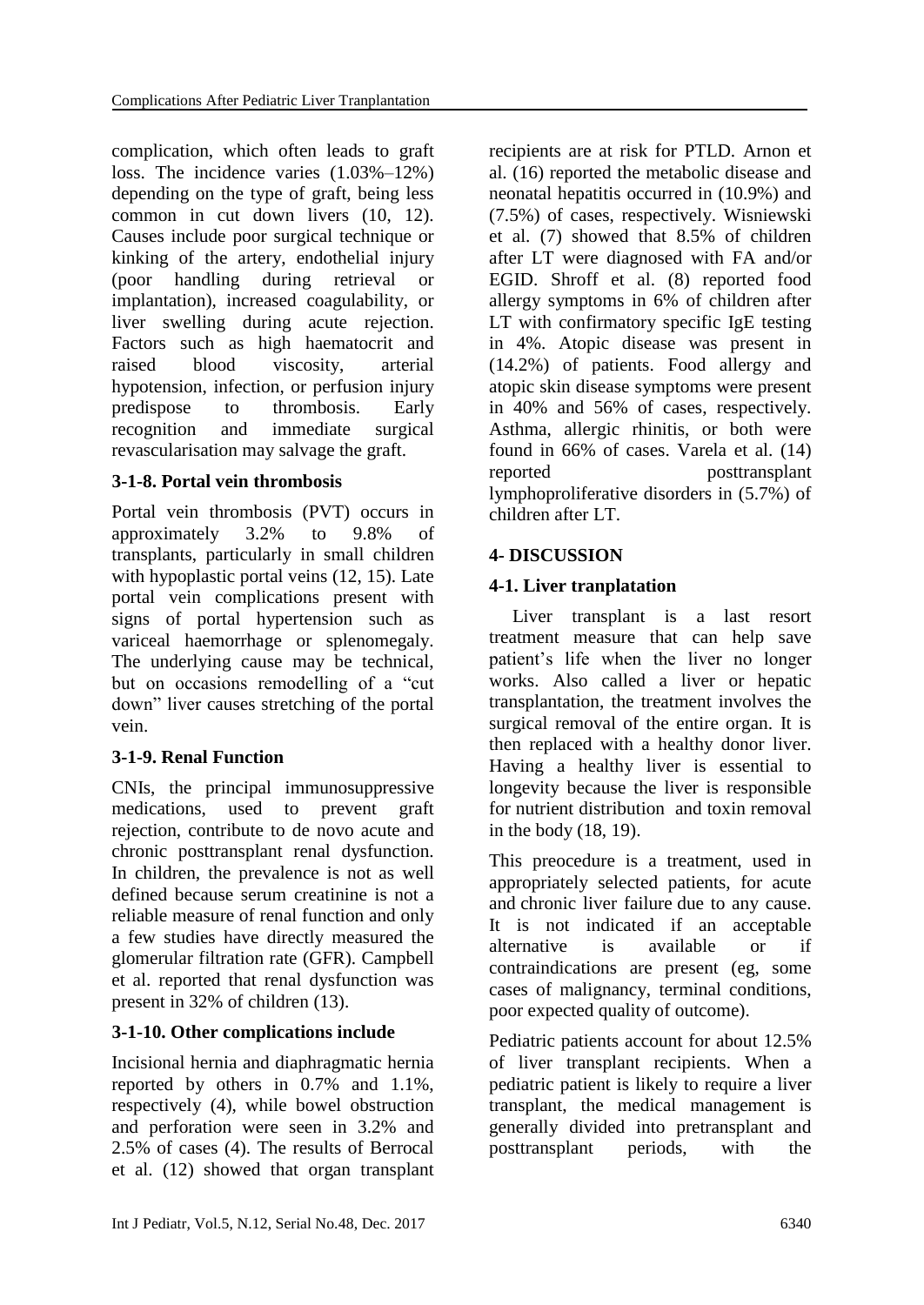posttransplant period further separated into early and late time frames.

Medical treatment, surgery, and postsurgical care can be broken into 4 basic steps:

- 1. Candidate evaluation;
- 2. Waiting period;
- 3. Surgery;
- 4. Postsurgical care (18).

### **4-2. Indications**

Liver transplantation is potentially applicable to any acute or chronic condition resulting in irreversible liver dysfunction, provided that the recipient does not have other conditions that will preclude a successful transplant. Uncontrolled metastatic cancer outside liver, active drug or alcohol abuse and active septic infections are absolute contraindications. While HIV infection was once considered an absolute contraindication, this has been changing recently. Advanced age and serious heart, lung, or other disease may also prevent transplantation (relative contraindications). Most liver transplants are performed for chronic liver diseases that lead to irreversible scarring of the liver, or cirrhosis of the liver. Some centers use the Milan criteria to select patients with liver cancers for liver transplantation (20-22).

# **4-3. Indications for pediatric liver transplantation**

About 50% of the pediatric patients who require a liver transplant have biliary atresia. Other disease states that progress to end-stage liver disease among pediatric patients and require liver transplantation include metabolic disorders and progressive intrahepatic cholestasis.

Examples of metabolic derangements include Wilson disease, alpha 1-antitrypsin deficiency, tyrosinemia, and hemochromatosis. Other metabolic disease

states leading to hepatic dysfunction include the following (23-25):

- Crigler-Najjar syndrome;
- Glycogenosis;
- Hyperoxaluria;
- Metabolic respiratory chain deficiencies;
- Familial hypercholesterolemia
- Methylmalonyl aciduria

# **4-4. Techniques**

A liver transplant may involve the whole liver, a reduced liver, or a liver segment. Most transplants involve the whole organ but segmental transplants have been performed with increasing frequency in recent years. This would allow two liver recipients to be transplanted from one cadaveric donor or to allow for living donor liver donation. A reduced liver transplant may result if the donor liver is too large for the recipient (18, 26).

Before transplantation, liver-support therapy might be indicated (bridging-totransplantation). Artificial liver support like liver dialysis or bio-artificial liver support concepts are currently under preclinical and clinical evaluation. Virtually all liver transplants are done in an orthotopic fashion, that is, the native liver is removed and the new liver is placed in the same anatomic location. The transplant operation can be conceptualized as consisting of the hepatectomy (liver removal) phase, the anhepatic (no liver) phase, and the post-implantation phase. The operation is done through a large incision in the upper abdomen. The hepatectomy involves division of all ligamentous attachments to the liver, as well as the common bile duct, hepatic artery, hepatic vein and portal vein. Usually, the retro-hepatic portion of the inferior vena cava is removed along with the liver, although an alternative technique preserves the recipient's vena cava ("piggyback" technique) (27). The donor's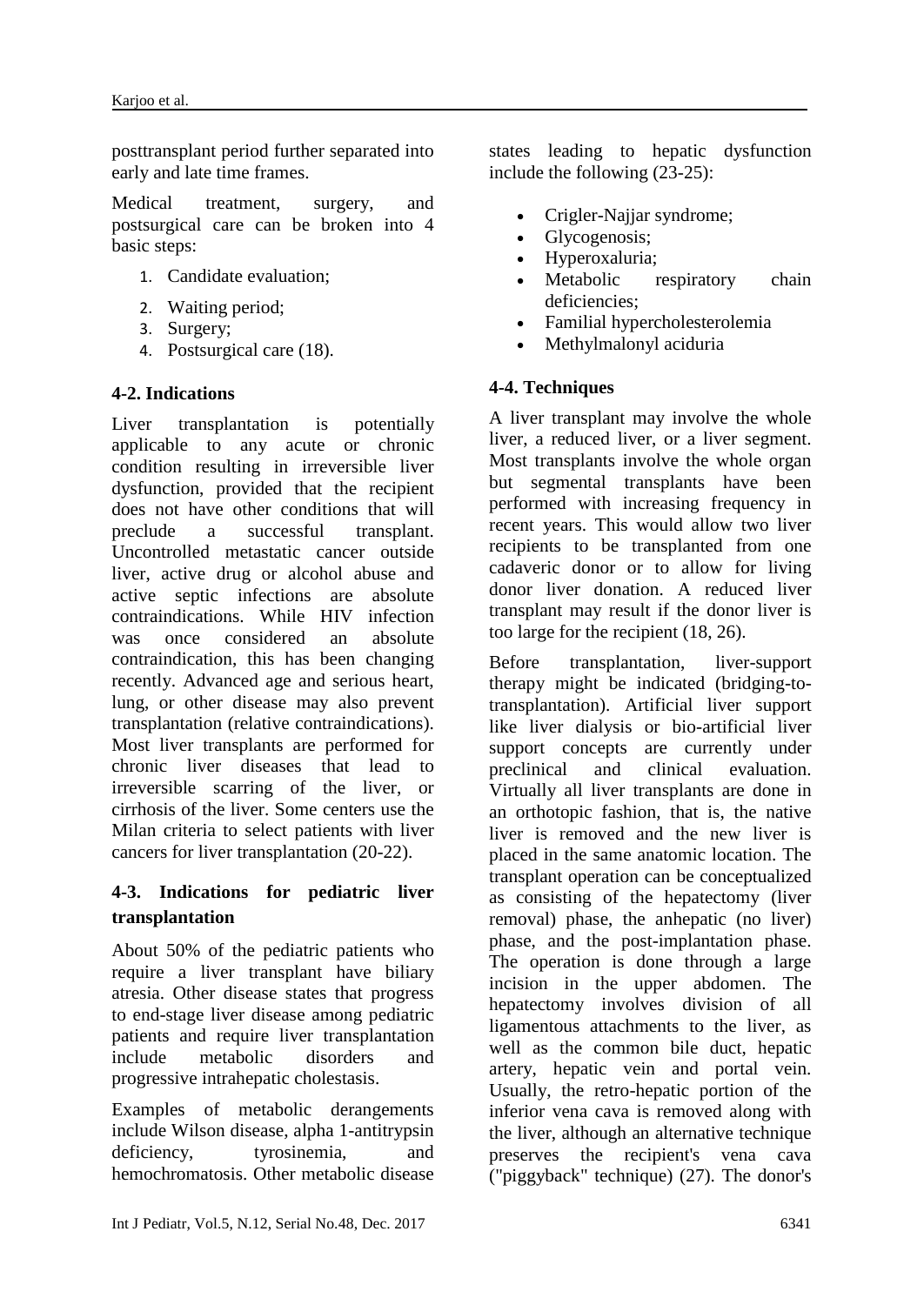blood in the liver will be replaced by an ice-cold organ storage solution, such as University of Wisconsin solution (UW; Viaspan) or Histidine-tryptophanketoglutarate, or Custodiol HTK until the allograft liver is implanted. Implantation involves anastomoses (connections) of the inferior vena cava, portal vein, and hepatic artery. After blood flow is restored to the new liver, the biliary (bile duct) anastomosis is constructed, either to the recipient's own bile duct or to the small intestine. The surgery usually takes between five and six hours, but may be longer or shorter due to the difficulty of the operation and the experience of the surgeon. The large majority of liver transplants use the entire liver from a nonliving donor for the transplant, particularly for adult recipients.

A major advance in pediatric liver transplantation was the development of reduced size liver transplantation, in which a portion of an adult liver is used for an infant or small child. Further developments in this area included split liver transplantation, in which one liver is used for transplants for two recipients, and living donor liver transplantation, in which a portion of a healthy person's liver is removed and used as the allograft. Living donor liver transplantation for pediatric recipients involves removal of approximately 20% of the liver (Couinaud segments 2 and 3). Further advance in liver transplant involves only resection of the lobe of the liver involved in tumors and the tumor-free lobe remains within the recipient. This speeds up the recovery and the patient stay in the hospital quickly shortens to within 5–7 days. Many major medical centers are now using radiofrequency ablation of the liver tumor as a bridge while awaiting for liver transplantation. This technique has not been used universally and further investigation is warranted (28-30).

### **4-5. Types of liver transplant**

There are three main ways a liver transplant can be carried out:

- **4-5-1. deceased organ donation:** involves transplanting a liver that has been removed from a person who died recently.
- **4-5-2. living donor liver transplant:** a section of liver is removed from a living donor; because the liver can regenerate itself, both the transplanted section and the remaining section of the donor's liver are able to regrow into a normal-sized liver.
- **4-5-3. split donation:** a liver is removed from a person who died recently and is split into two pieces; each piece is transplanted into a different person, where they will grow to a normal size  $(23, 27)$ .

# **5- CONCLUSIONS**

 Liver transplantation is life saving for patients with end stage liver disease. Post liver transplantation complications may occour in all recipients. Patients should be followed by gastroenterologist for postoperative care, medications and tests. Parents are responsible to administer transplant medications to children up to age 18 to prevent liver transplant rejection. This is because teenage patients may stop taking the medications without mentioning it to their parents. Patients should be tested for allergies after liver transplantation,because of a higher chance in these group of patients. Acute and chronic liver failure, cirrhosis of the liver, chronic active hepatitis, acute and chronic rejection may happen post liver transplantation. These could be eliminated and controlled by close patients observation, evaluations, and treatment.

### **6- CONFLICT OF INTEREST**

All the authors declare that they have no conflict of interest.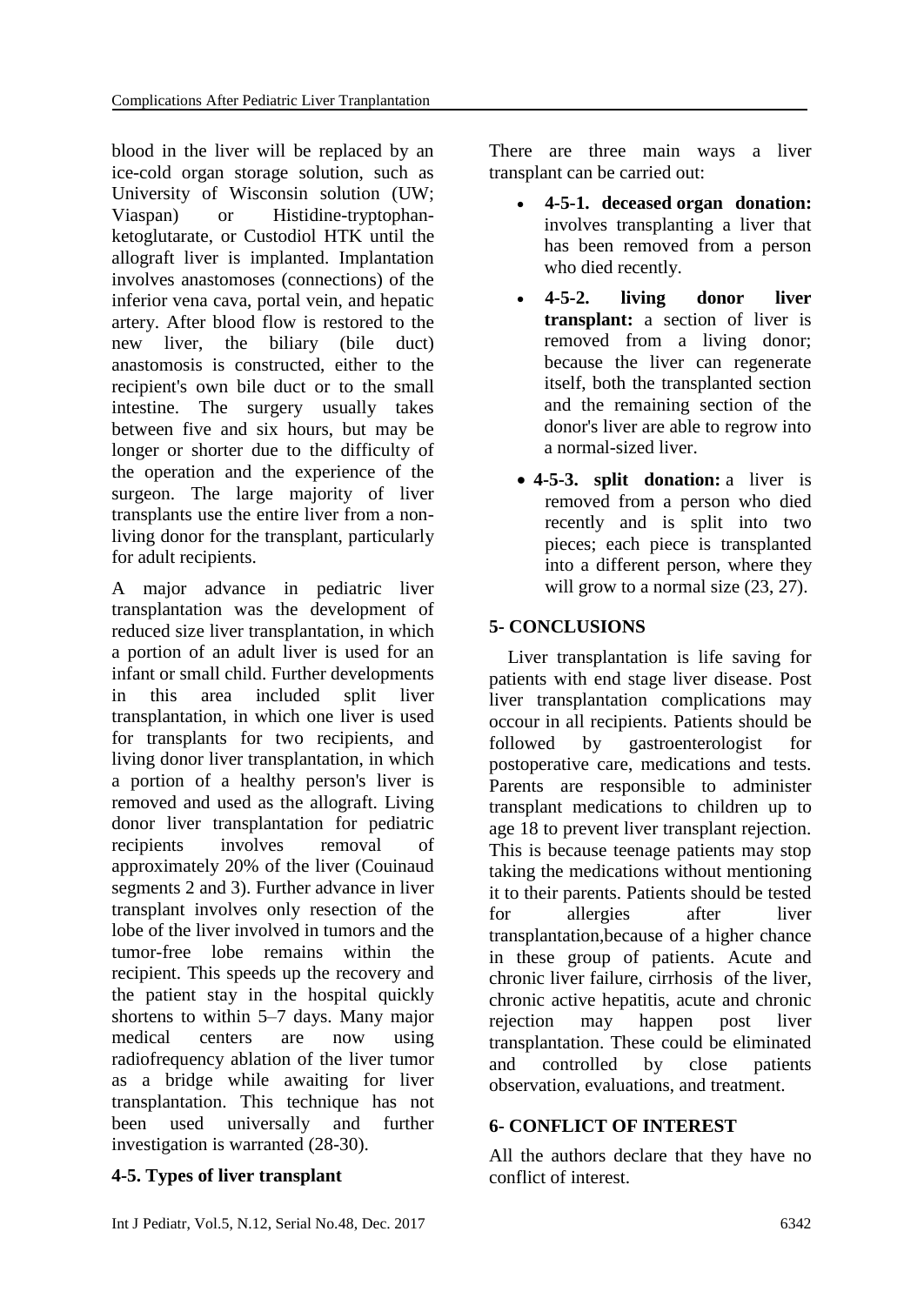#### **7- REFERENCES**

1. Cronin M. "Starzl, Tribune-Review reporters claim Carnegie Science Awards". Pittsburgh Tribune-Review. Retrieved 2010- 01-29. Available at: https://en.wikipedia.org/wiki/Thomas\_Starzl.

2*.* "Sir Roy Calne to give Strauss Lecture"*.*  University Week *(*University of Washington*)*  1998;15(35). Retrieved 2014-08-01.

3. "First UK live liver donation to a stranger takes place." BBC News. 23 January 2015. Retrieved 3 Dec 2015.

4. [Ziaziaris WA,](http://www.ncbi.nlm.nih.gov/pubmed/?term=Ziaziaris%20WA%5BAuthor%5D&cauthor=true&cauthor_uid=26388124) [Darani A,](http://www.ncbi.nlm.nih.gov/pubmed/?term=Darani%20A%5BAuthor%5D&cauthor=true&cauthor_uid=26388124) [Holland AJ,](http://www.ncbi.nlm.nih.gov/pubmed/?term=Holland%20AJ%5BAuthor%5D&cauthor=true&cauthor_uid=26388124) [Alexander A,](http://www.ncbi.nlm.nih.gov/pubmed/?term=Alexander%20A%5BAuthor%5D&cauthor=true&cauthor_uid=26388124) [Karpelowsky J,](http://www.ncbi.nlm.nih.gov/pubmed/?term=Karpelowsky%20J%5BAuthor%5D&cauthor=true&cauthor_uid=26388124) [Shun A,](http://www.ncbi.nlm.nih.gov/pubmed/?term=Shun%20A%5BAuthor%5D&cauthor=true&cauthor_uid=26388124) et al. [Delayed primary closure and the incidence of](http://www.ncbi.nlm.nih.gov/pubmed/26388124)  [surgical complications in pediatric liver](http://www.ncbi.nlm.nih.gov/pubmed/26388124)  [transplant recipients.](http://www.ncbi.nlm.nih.gov/pubmed/26388124) J Pediatr Surg 2015; 50(12):2137-40.

5. Cortes M, Tapuria N, Khorsandi SE, Ibars EP, Vilca-Melendez H. Diaphragmatic hernia after liver transplantation in children. Liver Transpl 2014; 20(12): 1429-35.

6. Kukreti V, Daoud H, Bola SS, Singh RN, Atkison P, Korneki A. Early critical care [Predictors of outcomes after pediatric liver](http://www.ncbi.nlm.nih.gov/pubmed/17481508)  [transplantation: an analysis of more than 800](http://www.ncbi.nlm.nih.gov/pubmed/17481508)  [cases performed at a single institution.](http://www.ncbi.nlm.nih.gov/pubmed/17481508) J Am Coll Surg. 2007; 204(5):904-14; discussion 914-6.

12. [Berrocal T,](http://www.ncbi.nlm.nih.gov/pubmed/?term=Berrocal%20T%5BAuthor%5D&cauthor=true&cauthor_uid=16844941) [Parrón M,](http://www.ncbi.nlm.nih.gov/pubmed/?term=Parr%C3%B3n%20M%5BAuthor%5D&cauthor=true&cauthor_uid=16844941) [Alvarez-Luque A,](http://www.ncbi.nlm.nih.gov/pubmed/?term=Alvarez-Luque%20A%5BAuthor%5D&cauthor=true&cauthor_uid=16844941) [Prieto C,](http://www.ncbi.nlm.nih.gov/pubmed/?term=Prieto%20C%5BAuthor%5D&cauthor=true&cauthor_uid=16844941) [Santamaría ML.](http://www.ncbi.nlm.nih.gov/pubmed/?term=Santamar%C3%ADa%20ML%5BAuthor%5D&cauthor=true&cauthor_uid=16844941) [Pediatric liver](http://www.ncbi.nlm.nih.gov/pubmed/16844941)  [transplantation: a pictorial essay of early and](http://www.ncbi.nlm.nih.gov/pubmed/16844941)  [late complications.](http://www.ncbi.nlm.nih.gov/pubmed/16844941) Radiographics. 2006-; 26(4):1187-209.

13. [Campbell KM,](http://www.ncbi.nlm.nih.gov/pubmed/?term=Campbell%20KM%5BAuthor%5D&cauthor=true&cauthor_uid=16647407) [Yazigi N,](http://www.ncbi.nlm.nih.gov/pubmed/?term=Yazigi%20N%5BAuthor%5D&cauthor=true&cauthor_uid=16647407) [Ryckman FC,](http://www.ncbi.nlm.nih.gov/pubmed/?term=Ryckman%20FC%5BAuthor%5D&cauthor=true&cauthor_uid=16647407) [Alonso M,](http://www.ncbi.nlm.nih.gov/pubmed/?term=Alonso%20M%5BAuthor%5D&cauthor=true&cauthor_uid=16647407) [Tiao G,](http://www.ncbi.nlm.nih.gov/pubmed/?term=Tiao%20G%5BAuthor%5D&cauthor=true&cauthor_uid=16647407) [Balistreri WF,](http://www.ncbi.nlm.nih.gov/pubmed/?term=Balistreri%20WF%5BAuthor%5D&cauthor=true&cauthor_uid=16647407) et al. [High](http://www.ncbi.nlm.nih.gov/pubmed/16647407)  [prevalence of renal dysfunction in long-term](http://www.ncbi.nlm.nih.gov/pubmed/16647407)  [survivors after pediatric liver transplantation.](http://www.ncbi.nlm.nih.gov/pubmed/16647407) J Pediatr 2006 ;148(4):475-80.

14. [Varela-Fascinetto G,](http://www.ncbi.nlm.nih.gov/pubmed/?term=Varela-Fascinetto%20G%5BAuthor%5D&cauthor=true&cauthor_uid=16524068) [Dávila-Pérez R,](http://www.ncbi.nlm.nih.gov/pubmed/?term=D%C3%A1vila-P%C3%A9rez%20R%5BAuthor%5D&cauthor=true&cauthor_uid=16524068) [Hernández-Plata A,](http://www.ncbi.nlm.nih.gov/pubmed/?term=Hern%C3%A1ndez-Plata%20A%5BAuthor%5D&cauthor=true&cauthor_uid=16524068) [Castañeda-Martínez P,](http://www.ncbi.nlm.nih.gov/pubmed/?term=Casta%C3%B1eda-Mart%C3%ADnez%20P%5BAuthor%5D&cauthor=true&cauthor_uid=16524068) [Fuentes-García V,](http://www.ncbi.nlm.nih.gov/pubmed/?term=Fuentes-Garc%C3%ADa%20V%5BAuthor%5D&cauthor=true&cauthor_uid=16524068) [Nieto-Zermeño J.](http://www.ncbi.nlm.nih.gov/pubmed/?term=Nieto-Zerme%C3%B1o%20J%5BAuthor%5D&cauthor=true&cauthor_uid=16524068) Experience of Successful pediatric livertransplant program in Mexico. [Transplant](http://www.ncbi.nlm.nih.gov/pubmed/?term=Varela-Fascinetto+G1%2C+D%C3%A1vila-P%C3%A9rez+R%2C+Hern%C3%A1ndez-Plata+A%2C+Casta%C3%B1eda-Mart%C3%ADnez+P%2C+Fuentes-Garc%C3%ADa+V%2C+Nieto-Zerme%C3%B1o+J.)  [Proc](http://www.ncbi.nlm.nih.gov/pubmed/?term=Varela-Fascinetto+G1%2C+D%C3%A1vila-P%C3%A9rez+R%2C+Hern%C3%A1ndez-Plata+A%2C+Casta%C3%B1eda-Mart%C3%ADnez+P%2C+Fuentes-Garc%C3%ADa+V%2C+Nieto-Zerme%C3%B1o+J.) 2005;37(2):1201-2.

15. [Tiao GM,](http://www.ncbi.nlm.nih.gov/pubmed/?term=Tiao%20GM%5BAuthor%5D&cauthor=true&cauthor_uid=15868596) [Alonso M,](http://www.ncbi.nlm.nih.gov/pubmed/?term=Alonso%20M%5BAuthor%5D&cauthor=true&cauthor_uid=15868596) [Bezerra J,](http://www.ncbi.nlm.nih.gov/pubmed/?term=Bezerra%20J%5BAuthor%5D&cauthor=true&cauthor_uid=15868596) [Yazigi N,](http://www.ncbi.nlm.nih.gov/pubmed/?term=Yazigi%20N%5BAuthor%5D&cauthor=true&cauthor_uid=15868596) [Heubi J,](http://www.ncbi.nlm.nih.gov/pubmed/?term=Heubi%20J%5BAuthor%5D&cauthor=true&cauthor_uid=15868596) [Balistreri W,](http://www.ncbi.nlm.nih.gov/pubmed/?term=Balistreri%20W%5BAuthor%5D&cauthor=true&cauthor_uid=15868596) et al. [Liver](http://www.ncbi.nlm.nih.gov/pubmed/15868596)  [transplantation in children younger than 1](http://www.ncbi.nlm.nih.gov/pubmed/15868596) 

course in children after liver transplant. Crit Care Respract 2014; 2014: 755748.

7. [Wisniewski J,](http://www.ncbi.nlm.nih.gov/pubmed/?term=Wisniewski%20J%5BAuthor%5D&cauthor=true&cauthor_uid=22694084) [Lieberman J,](http://www.ncbi.nlm.nih.gov/pubmed/?term=Lieberman%20J%5BAuthor%5D&cauthor=true&cauthor_uid=22694084) [Nowak-](http://www.ncbi.nlm.nih.gov/pubmed/?term=Nowak-W%C4%99grzyn%20A%5BAuthor%5D&cauthor=true&cauthor_uid=22694084)[Węgrzyn A,](http://www.ncbi.nlm.nih.gov/pubmed/?term=Nowak-W%C4%99grzyn%20A%5BAuthor%5D&cauthor=true&cauthor_uid=22694084) [Kerkar N,](http://www.ncbi.nlm.nih.gov/pubmed/?term=Kerkar%20N%5BAuthor%5D&cauthor=true&cauthor_uid=22694084) [Arnon R,](http://www.ncbi.nlm.nih.gov/pubmed/?term=Arnon%20R%5BAuthor%5D&cauthor=true&cauthor_uid=22694084) [Iyer K,](http://www.ncbi.nlm.nih.gov/pubmed/?term=Iyer%20K%5BAuthor%5D&cauthor=true&cauthor_uid=22694084) et al. [De novo food sensitization and eosinophilic](http://www.ncbi.nlm.nih.gov/pubmed/22694084)  [gastrointestinal disease in children post-liver](http://www.ncbi.nlm.nih.gov/pubmed/22694084)  [transplantation.](http://www.ncbi.nlm.nih.gov/pubmed/22694084) Clin Transplant 2012; 26(4):E365-71.

8. [Shroff P,](http://www.ncbi.nlm.nih.gov/pubmed/?term=Shroff%20P%5BAuthor%5D&cauthor=true&cauthor_uid=22489822) [Mehta RS,](http://www.ncbi.nlm.nih.gov/pubmed/?term=Mehta%20RS%5BAuthor%5D&cauthor=true&cauthor_uid=22489822) [Chinen J,](http://www.ncbi.nlm.nih.gov/pubmed/?term=Chinen%20J%5BAuthor%5D&cauthor=true&cauthor_uid=22489822) [Karpen SJ,](http://www.ncbi.nlm.nih.gov/pubmed/?term=Karpen%20SJ%5BAuthor%5D&cauthor=true&cauthor_uid=22489822) [Davis CM.](http://www.ncbi.nlm.nih.gov/pubmed/?term=Davis%20CM%5BAuthor%5D&cauthor=true&cauthor_uid=22489822) [Presentation of atopic disease in a](http://www.ncbi.nlm.nih.gov/pubmed/22489822)  [large cohort of pediatric liver transplant](http://www.ncbi.nlm.nih.gov/pubmed/22489822)  [recipients.](http://www.ncbi.nlm.nih.gov/pubmed/22489822) Pediatr Transplant 2012; 16(4):379- 84.

9. [Deng YH,](http://www.ncbi.nlm.nih.gov/pubmed/?term=Deng%20YH%5BAuthor%5D&cauthor=true&cauthor_uid=21429307) [Guo CB,](http://www.ncbi.nlm.nih.gov/pubmed/?term=Guo%20CB%5BAuthor%5D&cauthor=true&cauthor_uid=21429307) [Zhang MM,](http://www.ncbi.nlm.nih.gov/pubmed/?term=Zhang%20MM%5BAuthor%5D&cauthor=true&cauthor_uid=21429307) [Li YC.](http://www.ncbi.nlm.nih.gov/pubmed/?term=Li%20YC%5BAuthor%5D&cauthor=true&cauthor_uid=21429307) Postoperative intensive care of biliary atresia patients treated with living donor liver transplantation. [Zhonghua Er Ke Za Zhi](http://www.ncbi.nlm.nih.gov/pubmed/21429307) 2011;49(1):21-6.

10. [Jones VS,](http://www.ncbi.nlm.nih.gov/pubmed/?term=Jones%20VS%5BAuthor%5D&cauthor=true&cauthor_uid=18358301) [Chennapragada MS,](http://www.ncbi.nlm.nih.gov/pubmed/?term=Chennapragada%20MS%5BAuthor%5D&cauthor=true&cauthor_uid=18358301) [Lord DJ,](http://www.ncbi.nlm.nih.gov/pubmed/?term=Lord%20DJ%5BAuthor%5D&cauthor=true&cauthor_uid=18358301) [Stormon M,](http://www.ncbi.nlm.nih.gov/pubmed/?term=Stormon%20M%5BAuthor%5D&cauthor=true&cauthor_uid=18358301) [Shun A.](http://www.ncbi.nlm.nih.gov/pubmed/?term=Shun%20A%5BAuthor%5D&cauthor=true&cauthor_uid=18358301) [Post-liver transplant](http://www.ncbi.nlm.nih.gov/pubmed/18358301)  [mycotic aneurysm of the hepatic artery.](http://www.ncbi.nlm.nih.gov/pubmed/18358301) J Pediatr Surg 2008;43(3):555-8.

11. [Farmer DG,](http://www.ncbi.nlm.nih.gov/pubmed/?term=Farmer%20DG%5BAuthor%5D&cauthor=true&cauthor_uid=17481508) [Venick RS,](http://www.ncbi.nlm.nih.gov/pubmed/?term=Venick%20RS%5BAuthor%5D&cauthor=true&cauthor_uid=17481508) [McDiarmid SV,](http://www.ncbi.nlm.nih.gov/pubmed/?term=McDiarmid%20SV%5BAuthor%5D&cauthor=true&cauthor_uid=17481508) [Ghobrial RM,](http://www.ncbi.nlm.nih.gov/pubmed/?term=Ghobrial%20RM%5BAuthor%5D&cauthor=true&cauthor_uid=17481508) [Gordon SA,](http://www.ncbi.nlm.nih.gov/pubmed/?term=Gordon%20SA%5BAuthor%5D&cauthor=true&cauthor_uid=17481508) [Yersiz H,](http://www.ncbi.nlm.nih.gov/pubmed/?term=Yersiz%20H%5BAuthor%5D&cauthor=true&cauthor_uid=17481508) et al.

[year--the Cincinnati experience.](http://www.ncbi.nlm.nih.gov/pubmed/15868596) J Pediatr Surg 2005;40(1):268-73.

16. Arnon R, Annunziato R, Miloh T, Sogawa H, Van Nostrand K, Florman S. Liver transplantation in children weighing 5kg or less: Analysis of the UNOS database. Pediatr Transplantation 2011;15: 650-58.

17. 510(k) Summary. Custodiol HTK Solution Common/Classification Name: Isolated Kidney Perfusion and Transport System and Accessories, 21 CFR 876.5880; Franz Kohler. Prepared December 14, 2004.

18. Cotran RS, Kumar V, Robbins SL. Robbins Pathological Basis of Disease. 5th ed. Philadelphia, PA: WB Saunders Co; 1994. P.841.

19. Abdel-Misih, Sherif RZ, Bloomston M. "Liver Anatomy". Surgical Clinics of North America 2010; 90(4): 643–53.

20. Vorvick, Linda J. A.D.A.M. Health Solutions, Ebix, Inc.; David Zieve, MD, MHA, David R. Eltz, Stephanie Slon, and Nissi Wang, eds. "Contraindication: MedlinePlus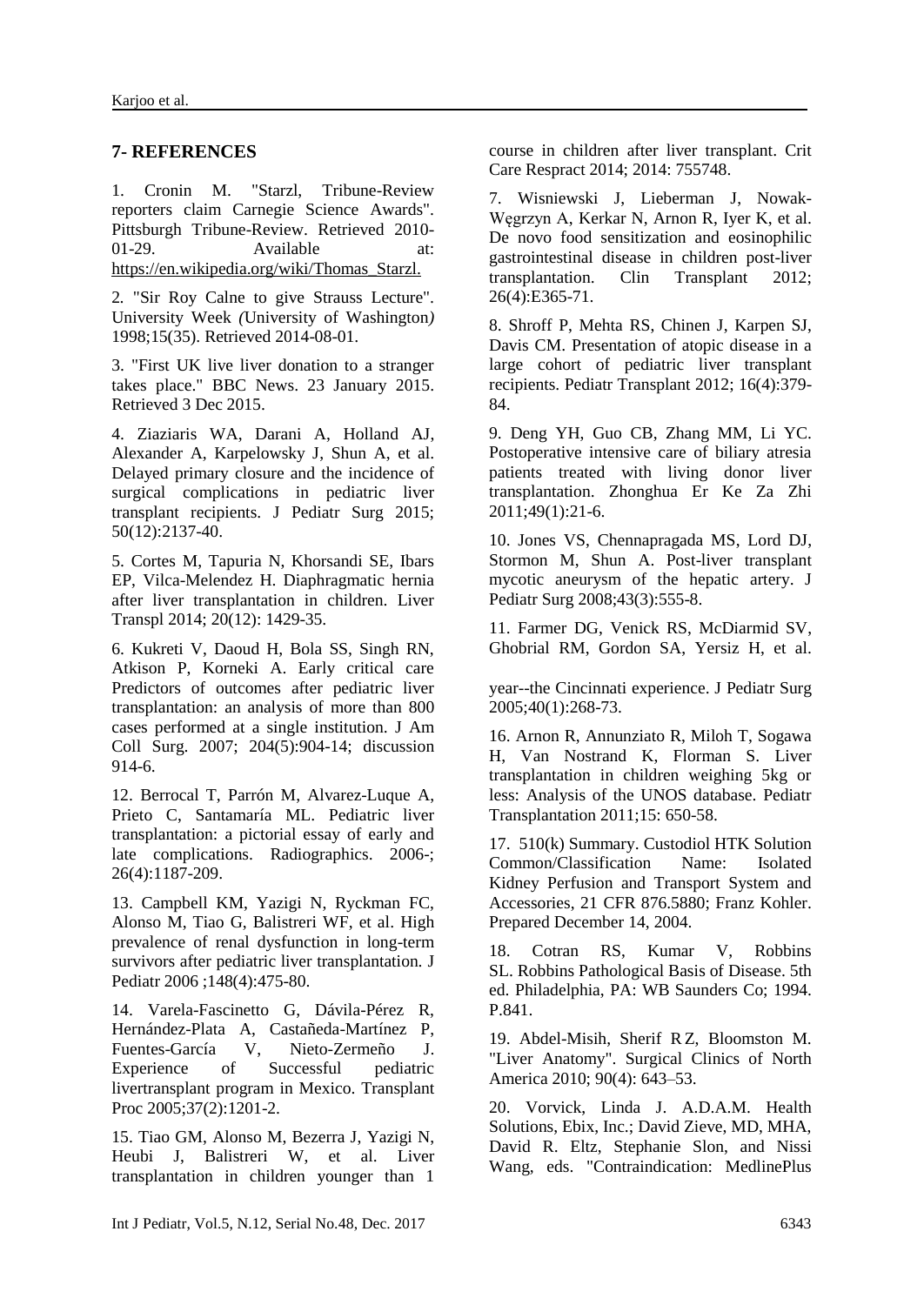Medical Encyclopedia". MEDLINE. United States National Library of Medicine. Retrieved 7 November 2015.

21. Cirrhosis". April 23, 2014. Retrieved 19 Dec 2015. Available at: https://en.wikipedia.org/wiki/Cirrhosis.

22. Duffy JP, Vardanian A, Benjamin E, Watson M, Farmer DG, Ghobrial RM, et al. "Liver transplantation criteria for hepatocellular carcinoma should be expanded: a 22-year experience with 467 patients at UCLA". Annals of Surgery 2007; 246 (3): 502–9.

23. Evrard V, Otte JB, Sokal E, Rochet JS, Haccourt F, Gennari F, et al. Impact of surgical and immunological parameters in pediatric liver transplantation: a multivariate analysis in 500 consecutive recipients of primary grafts. Ann Surg 2004; 239(2):272-80.

24. Kamoth Binita, Shwarz Kathleen, Ped JPGN, vol 50 (1) Jan 2010, page 11-15.

25. [Kamath BM,](https://www.ncbi.nlm.nih.gov/pubmed/?term=Kamath%20BM%5BAuthor%5D&cauthor=true&cauthor_uid=19949348) [Schwarz KB,](https://www.ncbi.nlm.nih.gov/pubmed/?term=Schwarz%20KB%5BAuthor%5D&cauthor=true&cauthor_uid=19949348) [Hadzić N.](https://www.ncbi.nlm.nih.gov/pubmed/?term=Hadzi%C4%87%20N%5BAuthor%5D&cauthor=true&cauthor_uid=19949348) Alagille syndrome and liver transplantation. [J](https://www.ncbi.nlm.nih.gov/pubmed/19949348)  [Pediatr Gastroenterol Nutr.](https://www.ncbi.nlm.nih.gov/pubmed/19949348) 2010; 50(1):11-5. doi: 10.1097/MPG.0b013e3181c1601f.

26. "Anatomy and physiology of the liver - Canadian Cancer Society". Cancer.ca. Retrieved 2015-06-Available at: http://www.cancer.ca/en/cancerinformation/cancer-type/liver/anatomy-and-

physiology/?region=on.

27. Kamath BM, Schwarz KB, [Hadzić N.](https://www.ncbi.nlm.nih.gov/pubmed/?term=Hadzi%C4%87%20N%5BAuthor%5D&cauthor=true&cauthor_uid=19949348) Alagille syndrome and liver transplantation. [J](https://www.ncbi.nlm.nih.gov/pubmed/19949348)  [Pediatr Gastroenterol Nutr.](https://www.ncbi.nlm.nih.gov/pubmed/19949348) 2010; 50(1):11-5. doi: 10.1097/MPG.0b013e3181c1601f.

28. Information on different Liver Dialysis Systems. Available at: http://www.liverproducts.com/liver-therapy/liver-dialysis.html. Accessed in Dec 2015.

29. Southard JH, Belzer FO. "Organ preservation". Annu Rev Med 1995; 46 (1): 235–47.

30. Karjoo M, Banikazemi M, Saeidi M, Kiani MA. Review of Natural History, Benefits and Risk Factors Pediatric Liver Transplantation. Int J Pediatr 2016; 4(3): 1529-44.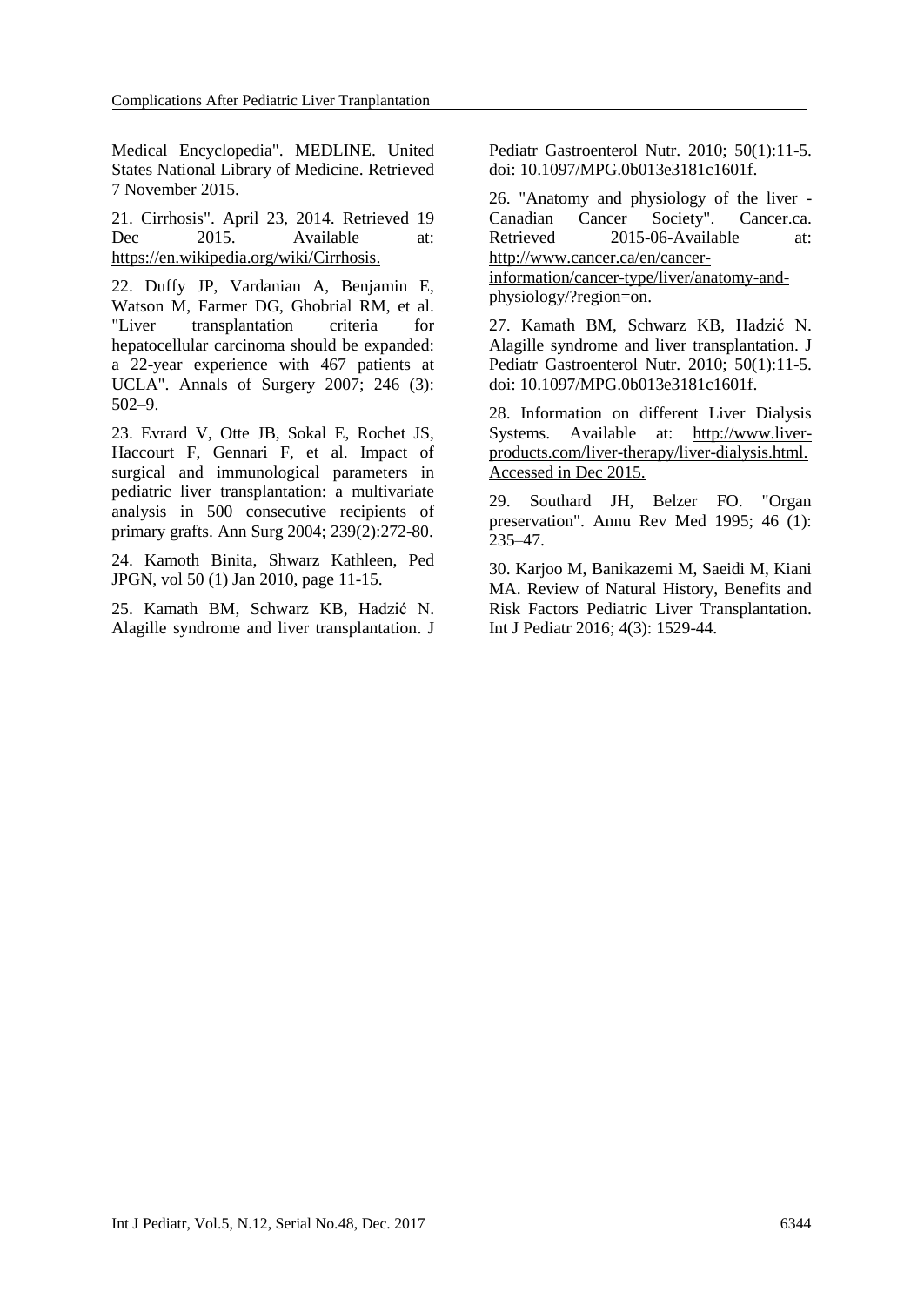| Author<br>Country<br>Year<br>Reference        | Study design            | Inclusion criteria                                                                   | Sample<br>size | Sample<br>age           | Complication                                                                                                                                                                                                                                                                                                                                                                                  |
|-----------------------------------------------|-------------------------|--------------------------------------------------------------------------------------|----------------|-------------------------|-----------------------------------------------------------------------------------------------------------------------------------------------------------------------------------------------------------------------------------------------------------------------------------------------------------------------------------------------------------------------------------------------|
| Ziaziaris,<br>Australia<br>1986-2014<br>(4)   | Retrospective<br>review | All children who<br>underwent LT                                                     | 242            | Median age<br>31-month  | General surgical complications were observed in 33 cases (11.7%).<br>Wound infection $7(2.5\%)$ ; Wound dehiscence 6 (2.1%); Incisional hernia 2(0.7%);<br>Bowel perforation 9(3.2%); Bowel obstruction7(2.5%); Diaphragmatic hernia<br>$3(1.1\%)$ .                                                                                                                                          |
| Cortes,<br>Spain<br>1989-2013<br>(5)          | Retrospective<br>review | All children who<br>underwent LT and<br>subsequently presented<br>with a DH          | 1032           | $<$ 18 years            | The most common indications for LT in children in the overall series were:<br>extrahepatic biliary atresia (EHBA; 488 or 47.3%), acute liver failure (ALF; 135 or<br>13.1%), and cholestatic liver disease (66 or 6.4%).                                                                                                                                                                      |
| Kukreti,<br>Canada<br>1988-2011<br>(6)        | Retrospective<br>review | All children who<br>underwent LT                                                     | 145            | Median age<br>2.7 years | Forty one patients (28%) had infections. The most frequent source of infection was<br>bacteremia (26/49, 53%), lungs (12/49, 24%), and abdomen (11/49, 22%). The<br>most frequent pathogens were bacteria (79%), candida (18%), and viruses (8%).                                                                                                                                             |
| Wisniewski,<br><b>USA</b><br>1990-2010<br>(7) | Retrospective<br>review | All children who<br>underwent LT                                                     | 352            | $<$ 18 years            | 30 (8.5%) of children were diagnosed with FA and/or EGID.                                                                                                                                                                                                                                                                                                                                     |
| Shroff<br><b>USA</b><br>1995-2010<br>(8)      | Review and<br>follow-up | All children receiving<br>chronic<br>immunosuppression after<br>orthotopic LT (OLT). | 176            | $<$ 18 years            | Reported food allergy symptoms in _6% of children after LT with confirmatory<br>specific IgE testing in _4%. Atopic disease was present in 25 (14.2%) patients.<br>Food allergy and atopic skin disease symptoms were present in 40%, and 56% of<br>cases, respectively. Asthma, allergic rhinitis, or both were found in 66% of cases.                                                       |
| Deng,<br>China<br>2006-2009<br>(9)            | Retrospective<br>review | All children received LT                                                             | 35             | $<$ 14 years            | The most common postoperative complications were infections, 51.4% (18 cases),<br>gastrointestinal bleeding, 8.5% (3 cases), and vascular complications 11.4% (4<br>cases). Rejection occurred in 25% of patients. There was one perioperative death<br>from primary graft non-function, 2.8%. The most common isolated bacteria of the<br>pathogen spectrum were Staphylococcus epidermidis. |
| Jones<br>Australia.<br>1986-2007<br>(10)      | Retrospective<br>review | All children who<br>underwent LT                                                     | 194            | $<$ 18 years            | Two of 194 (1.03%) patients developed mycotic aneurysms of the hepatic artery.                                                                                                                                                                                                                                                                                                                |

# **Table-1**: Characteristics of included studies during (1984-2016)